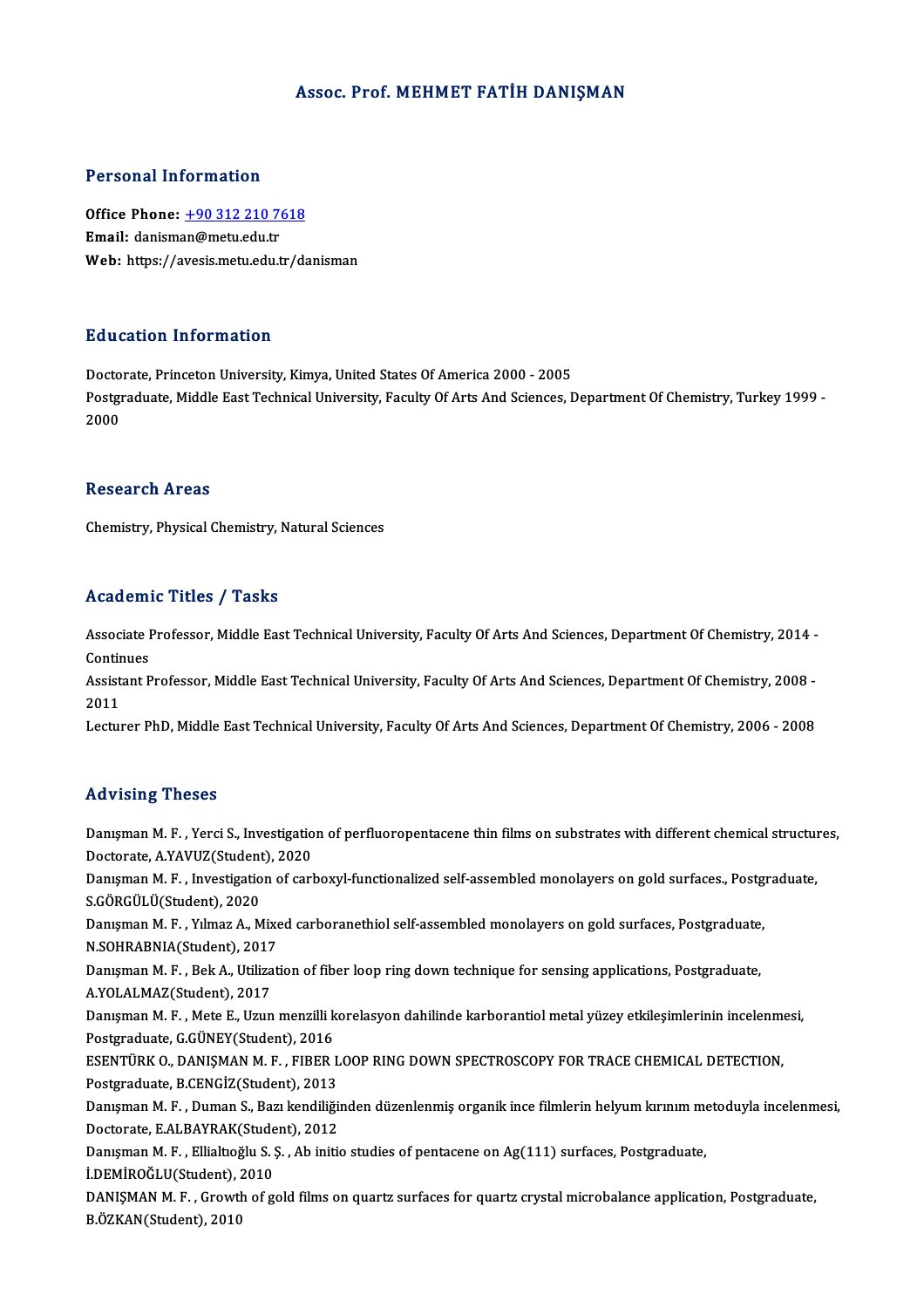# Articles Published in Journals That Entered SCI, SSCI and AHCI Indexes

rticles Published in Journals That Entered SCI, SSCI and AHCI Indexes<br>I. Perfluoropentacene thin films on Au(111) surfaces: Effect of kinetic energy and vibrational<br>Prepartisc properties<br>Perfluorop<br>properties<br><sup>Voruz</sup> A. Dei properties<br>Yavuz A., Danisman M. F. APPLIED SURFACE SCIENCE, vol.586, 2022 (Journal Indexed in SCI) Yavuz A., Danisman M. F.<br>APPLIED SURFACE SCIENCE, vol.586, 2022 (Journal Indexed in SCI)<br>II. Influence of Terminal Carboxyl Groups on the Structure and Reactivity of Functionalized m-<br>Carboranathialate Self Assembled Monal APPLIED SURFACE SCIENCE, vol.586, 2022 (Journal I<br>Influence of Terminal Carboxyl Groups on the<br>Carboranethiolate Self-Assembled Monolayers<br>Corony: D. P. Stanek L. Ayew E. Cuo H. Bestl Z. Duc Influence of Terminal Carboxyl Groups on the Structure and Reactivity of Functionalized m-<br>Carboranethiolate Self-Assembled Monolayers<br>Goronzy D. P. , Stanek J., Avery E., Guo H., Bastl Z., Dusek M., Gallup N. M. , Gun S., Carb<br>Goro<br>et al.<br>CHEN Goronzy D. P. , Stanek J., Avery E., Guo H., Bastl Z., Dusek M., Gallup N. M. , Gun S., Kucerak<br>et al.<br>CHEMISTRY OF MATERIALS, vol.32, no.15, pp.6800-6809, 2020 (Journal Indexed in SCI)<br>Study on the Effect of Chemically Di et al.<br>CHEMISTRY OF MATERIALS, vol.32, no.15, pp.6800-6809, 2020 (Journal Indexed in SCI)<br>III. Study on the Effect of Chemically Different Substrates on Nucleation and Growth Mechanism of<br>Perfluoropentacene Thin Films CHEMISTRY OF MATERIALS, vol.32, no.15, pp.6800-6809, 2020 (Journal Indexed in SCI) Yavuz A., DANIŞMAN M.F. Perfluoropentacene Thin Films<br>Yavuz A., DANIŞMAN M. F.<br>JOURNAL OF PHYSICAL CHEMISTRY C, vol.123, no.32, pp.19610-19618, 2019 (Journal Indexed in SCI)<br>Discrimination of shomisals via refractive index by FE ELPD. Yavuz A., DANIŞMAN M. F.<br>JOURNAL OF PHYSICAL CHEMISTRY C, vol.123, no.32, pp.19610-1961<br>IV. Discrimination of chemicals via refractive index by EF-FLRD<br>Volalmaz A. Danisman M. E. Esentive O. **JOURNAL OF PHYSICAL CHEMISTRY C, vc**<br>Discrimination of chemicals via refra<br>Yolalmaz A., Danışman M. F. , Esentürk O.<br>APPLIED PHYSICS P. LASERS AND OPTICS IV. Discrimination of chemicals via refractive index by EF-FLRD<br>Yolalmaz A., Danışman M. F., Esentürk O.<br>APPLIED PHYSICS B-LASERS AND OPTICS, vol.125, 2019 (Journal Indexed in SCI) V. Leading to a Better Understanding of the Particle-in-a-Quantum-CorralModel Agcali R.Y., Atik B., Bilgen E., Karli B., DANIŞMAN M.F. JOURNAL OF CHEMICAL EDUCATION, vol.96, no.1, pp.82-88, 2019 (Journal Indexed in SCI) VI. Mixed carboranethiol self-assembled monolayers on gold surfaces Yavuz A., Sohrabnia N., Yılmaz A., Danışman M. F. Mixed carboranethiol self-assembled monolayers on gold surfaces<br>Yavuz A., Sohrabnia N., Yılmaz A., Danışman M. F.<br>APPLIED SURFACE SCIENCE, vol.413, pp.233-241, 2017 (Journal Indexed in SCI)<br>Intressyity see detestion with f Yavuz A., Sohrabnia N., Yılmaz A., Danışman M. F.<br>APPLIED SURFACE SCIENCE, vol.413, pp.233-241, 2017 (Journal Indexed i<br>VII. Intracavity gas detection with fiber loop ring down spectroscopy<br>Volalman A. Sodroud E. H., Danıs VII. Intracavity gas detection with fiber loop ring down spectroscopy<br>Yolalmaz A., Sadroud F. H. , Danışman M. F. , Esentürk O. OPTICS COMMUNICATIONS, vol.396, pp.141-145, 2017 (Journal Indexed in SCI) VIII. A van der Waals DFT study of chain length dependence of alkanethiol adsorption on Au(111): OPTICS COMMUNICATIONS, vol.396, p<br>A van der Waals DFT study of chemisorption<br>physisorption vs. chemisorption<br>Mete E Yortanli M, DANISMAN M, E A van der Waals DFT study of ch<br>physisorption vs. chemisorption<br>Mete E., Yortanli M., DANIŞMAN M. F.<br>physical Chemistey Chemical Ph physisorption vs. chemisorption<br>Mete E., Yortanli M., DANIŞMAN M. F.<br>PHYSICAL CHEMISTRY CHEMICAL PHYSICS, vol.19, no.21, pp.13756-13766, 2017 (Journal Indexed in SCI)<br>Study of the belium gross sestion of unsymmetric disulf Mete E., Yortanli M., DANIŞMAN M. F.<br>PHYSICAL CHEMISTRY CHEMICAL PHYSICS, vol.19, no.21, pp.13756-13766, 2017 (Journal Indexed in SCI)<br>IX. Study of the helium cross-section of unsymmetric disulfide self-assembled monolayer PHYSICAL CHEMISTRY CHEMICAL PHYSICS, vol.19, no.21<br>Study of the helium cross-section of unsymmetric<br>ALBAYRAK E., KARABUĞA Ş., Bracco G., DANIŞMAN M. F.<br>APPLIED SUPEACE SCIENCE vol.200, np.292, 299, 2016 ( Study of the helium cross-section of unsymmetric disulfide self-assemb<br>ALBAYRAK E., KARABUĞA Ş., Bracco G., DANIŞMAN M. F.<br>APPLIED SURFACE SCIENCE, vol.390, pp.283-288, 2016 (Journal Indexed in SCI)<br>A uan der Weels density ALBAYRAK E., KARABUĞA Ş., Bracco G., DANIŞMAN M. F.<br>APPLIED SURFACE SCIENCE, vol.390, pp.283-288, 2016 (Journal Indexed in SCI)<br>X. A van der Waals density functional investigation of carboranethiol self-assembled monol APPLIED SURFACE SCIENCE, vol.390, pp.283-288, 2016 (Journal Indexed in SCI)<br>A van der Waals density functional investigation of carboranethiol self<br>Au(111)<br>Mete E., YILMAZ A., DANIŞMAN M. F. A van der Waals density function<br>Au(111)<br>Mete E., YILMAZ A., DANIŞMAN M. F.<br>PHYSICAL CHEMISTRY CHEMICAL PI Au(111)<br>Mete E., YILMAZ A., DANIŞMAN M. F.<br>PHYSICAL CHEMISTRY CHEMICAL PHYSICS, vol.18, no.18, pp.12920-12927, 2016 (Journal Indexed in SCI)<br>Dispersion Couracted DET Study of Pentasane Thin Eilme on Elst and Visinal Au(111 Mete E., YILMAZ A., DANIŞMAN M. F.<br>PHYSICAL CHEMISTRY CHEMICAL PHYSICS, vol.18, no.18, pp.12920-12927, 2016 (Journal Indexed in SCI)<br>XI. Dispersion Corrected DFT Study of Pentacene Thin Films on Flat and Vicinal Au(111 PHYSICAL CHEMISTRY CH<br>Dispersion Corrected L<br>METE E., DANIŞMAN M. F.<br>JOUPNAL OF PHYSICAL CH Dispersion Corrected DFT Study of Pentacene Thin Films on Flat and Vicinal Au(111) S<br>METE E., DANIŞMAN M. F.<br>JOURNAL OF PHYSICAL CHEMISTRY C, vol.119, no.7, pp.3596-3604, 2015 (Journal Indexed in SCI)<br>Investigation of the METE E., DANIŞMAN M. F.<br>JOURNAL OF PHYSICAL CHEMISTRY C, vol.119, no.7, pp.3596-3604, 2015 (Journal Indexed in SCI)<br>XII. Investigation of the deposition and thermal behavior of striped phases of unsymmetric disulfide<br>self-JOURNAL OF PHYSICAL CHEMISTRY C, vol.119, no.7, pp.3596-3604, 2015 (Journal Indexed in SCI)<br>Investigation of the deposition and thermal behavior of striped phases of unsymmetric<br>self-assembled monolayers on Au(111): The ca Investigation of the deposition and thermal behav<br>self-assembled monolayers on Au(111): The case<br>ALBAYRAK E., KARABUĞA Ş., Bracco G., DANIŞMAN M. F.<br>JOUPMAL OF CHEMICAL PHYSICS vol 142 no 1 2015 (Jo self-assembled monolayers on Au(111): The case of 11-hydroxyundecyl decyl disulfide<br>ALBAYRAK E., KARABUĞA Ş., Bracco G., DANIŞMAN M. F.<br>JOURNAL OF CHEMICAL PHYSICS, vol.142, no.1, 2015 (Journal Indexed in SCI) ALBAYRAK E., KARABUĞA Ş., Bracco G., DANIŞMAN M. F.<br>JOURNAL OF CHEMICAL PHYSICS, vol.142, no.1, 2015 (Journal Indexed in SCI)<br>XIII. 11-Hydroxyundecyl octadecyl disulfide self-assembled monolayers on Au(111)<br>ALBAYBAY E. KAB JOURNAL OF CHEMICAL PHYSICS, vol.142, no.1, 2015 (Jo<br>11-Hydroxyundecyl octadecyl disulfide self-assem<br>ALBAYRAK E., KARABUĞA Ş., Bracco G., DANIŞMAN M. F.<br>APPLIED SUPEACE SCIENCE vol.211, np.642,647,2014 ( 11-Hydroxyundecyl octadecyl disulfide self-assembled monolayers on *k*<br>ALBAYRAK E., KARABUĞA Ş., Bracco G., DANIŞMAN M. F.<br>APPLIED SURFACE SCIENCE, vol.311, pp.643-647, 2014 (Journal Indexed in SCI)<br>Helium diffraction stud ALBAYRAK E., KARABUĞA Ş., Bracco G., DANIŞMAN M. F.<br>APPLIED SURFACE SCIENCE, vol.311, pp.643-647, 2014 (Journa<br>XIV. Helium diffraction study of pentacene films on Au(111)<br>ALBAYBAY E. DANISMAN M. E APPLIED SURFACE SCIENCE, vol.311, pp.643-647, 2014 (Journal Indexed in SCI)<br>Helium diffraction study of pentacene films on Au(111)<br>ALBAYRAK E., DANIŞMAN M. F. APPLIED SURFACE SCIENCE, vol.295, pp.54-58, 2014 (Journal Indexed in SCI)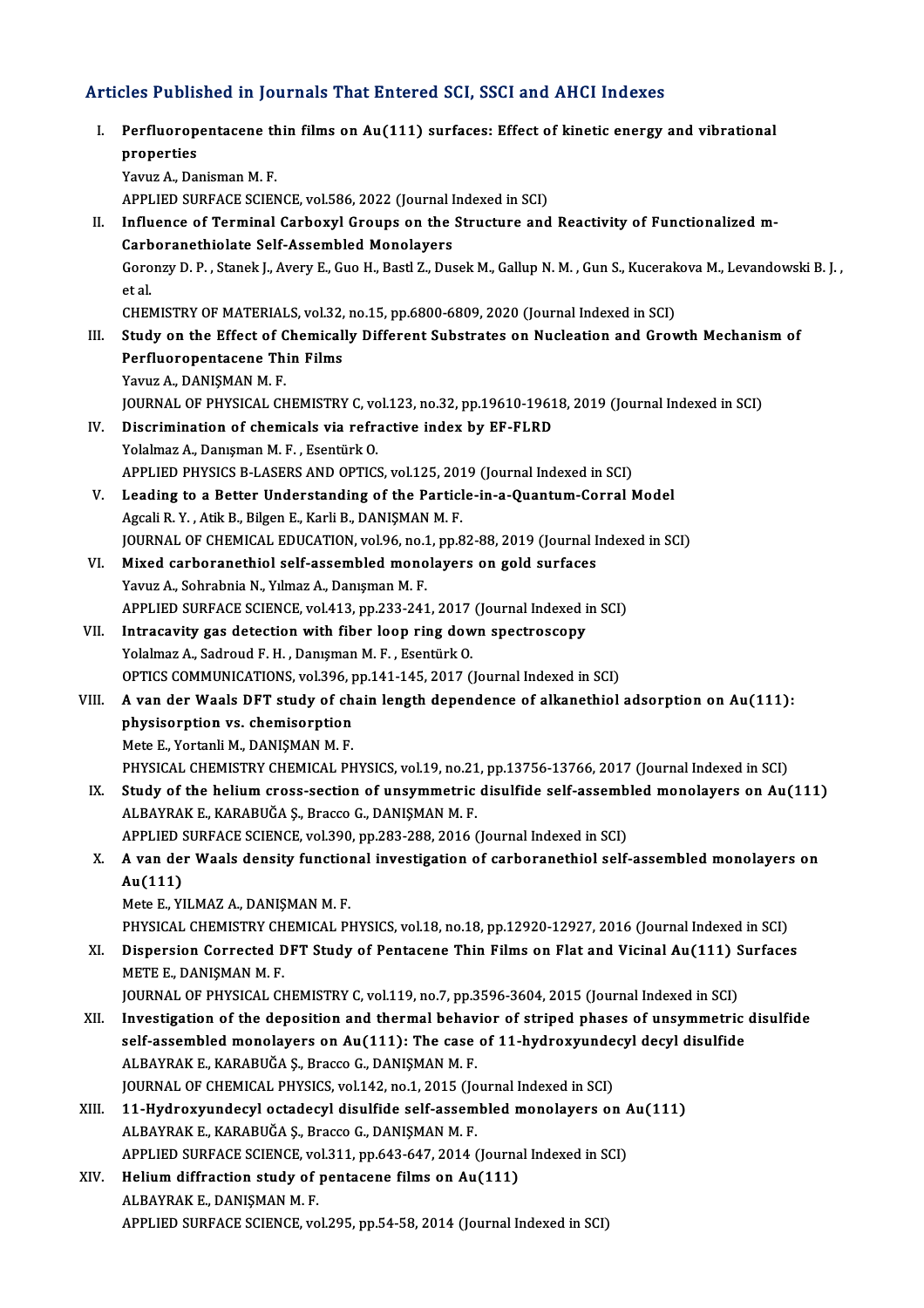| XV.    | Helium Diffraction Study of Low Coverage Phases of Mercaptoundecanol and Octadecanethiol Self-<br>Assembled Monolayers on Au(111) Prepared by Supersonic Molecular Beam Deposition<br>ALBAYRAK E., DANIŞMAN M.F. |
|--------|------------------------------------------------------------------------------------------------------------------------------------------------------------------------------------------------------------------|
|        | JOURNAL OF PHYSICAL CHEMISTRY C, vol.117, no.19, pp.9801-9811, 2013 (Journal Indexed in SCI)                                                                                                                     |
| XVI.   | Helium atom diffraction study of low coverage phases of decanethiol self-assembled monolayers                                                                                                                    |
|        | prepared by supersonic molecular beam deposition                                                                                                                                                                 |
|        | Albayrak E., DUMAN S., Bracco G., DANIŞMAN M.F.                                                                                                                                                                  |
|        | APPLIED SURFACE SCIENCE, vol.268, pp.98-102, 2013 (Journal Indexed in SCI)                                                                                                                                       |
| XVII.  | Influence of Steps on the Tilting and Adsorption Dynamics of Ordered Pentacene Films on Vicinal                                                                                                                  |
|        | Ag(111) Surfaces                                                                                                                                                                                                 |
|        | METE E., Demiroglu I., Albayrak E., Bracco G., Elliatioglu S., DANIŞMAN M. F.                                                                                                                                    |
|        | JOURNAL OF PHYSICAL CHEMISTRY C, vol.116, no.36, pp.19429-19433, 2012 (Journal Indexed in SCI)                                                                                                                   |
| XVIII. | Simultaneous detection of surface coverage and structure of krypton films on gold by helium atom                                                                                                                 |
|        | diffraction and quartz crystal microbalance techniques                                                                                                                                                           |
|        | DANIŞMAN M. F., Ozkan B.                                                                                                                                                                                         |
|        | REVIEW OF SCIENTIFIC INSTRUMENTS, vol.82, no.11, 2011 (Journal Indexed in SCI)                                                                                                                                   |
| XIX.   | Pentacene Multilayers on Ag(111) Surface                                                                                                                                                                         |
|        | METE E., Demiroglu I., DANIŞMAN M. F., Ellialtioglu S.                                                                                                                                                           |
|        | JOURNAL OF PHYSICAL CHEMISTRY C, vol.114, no.6, pp.2724-2729, 2010 (Journal Indexed in SCI)                                                                                                                      |
| XX.    | Simultaneous detection of surface coverage by helium atom diffraction and quartz crystal                                                                                                                         |
|        | microbalance techniques                                                                                                                                                                                          |
|        | DANIŞMAN M. F., Scoles G.                                                                                                                                                                                        |
|        | ABSTRACTS OF PAPERS OF THE AMERICAN CHEMICAL SOCIETY, vol.237, 2009 (Journal Indexed in SCI)                                                                                                                     |
| XXI.   | Organosilane self-assembled monolayer growth from supercritical carbon dioxide in<br>microstructured optical fiber capillary arrays                                                                              |
|        | Danisman M. F., Calkins J. A., Sazio P. J. A., Allara D. L., Badding J. V.                                                                                                                                       |
|        | LANGMUIR, vol.24, no.7, pp.3636-3644, 2008 (Journal Indexed in SCI)                                                                                                                                              |
| XXII.  | Growth of pentacene on Ag(111) surface: A NEXAFS study                                                                                                                                                           |
|        | Pedio M., Doyle B., Mahne N., Giglia A., Borgatti F., Nannarone S., Henze S. K. M., Temirov R., Tautz F. S., Casalis L., et                                                                                      |
|        | al.                                                                                                                                                                                                              |
|        | APPLIED SURFACE SCIENCE, vol.254, no.1, pp.103-107, 2007 (Journal Indexed in SCI)                                                                                                                                |
| XXIII. | Structure of a CH3S monolayer on Au(111) solved by the interplay between molecular dynamics                                                                                                                      |
|        | calculations and diffraction measurements                                                                                                                                                                        |
|        | Mazzarello R., Cossaro A., Verdini A., Rousseau R., Casalis L., Danisman M. F., Floreano L., Scandolo S., Morgante A.,                                                                                           |
|        | Scoles G.                                                                                                                                                                                                        |
|        | PHYSICAL REVIEW LETTERS, vol.98, no.1, 2007 (Journal Indexed in SCI)                                                                                                                                             |
| XXIV.  | Supersonic molecular beam deposition of pentacene thin films on two Ag(111) surfaces with                                                                                                                        |
|        | different step densities                                                                                                                                                                                         |
|        | Danisman M. F., Casalis L., Scoles G.                                                                                                                                                                            |
|        | PHYSICAL REVIEW B, vol.72, no.8, 2005 (Journal Indexed in SCI)                                                                                                                                                   |
| XXV.   | Bonding self-assembled, compact organophosphonate monolayers to the native oxide surface of<br>silicon                                                                                                           |
|        | Hanson E., Schwartz J., Nickel B., Koch N., Danisman M. F.                                                                                                                                                       |
|        | JOURNAL OF THE AMERICAN CHEMICAL SOCIETY, vol.125, no.51, pp.16074-16080, 2003 (Journal Indexed in SCI)                                                                                                          |
| XXVI.  | Transition structures and energetics for the Cope rearrangement of cis-1,2-divinylcyclopropane: an                                                                                                               |
|        | ab initio study                                                                                                                                                                                                  |
|        | Zora M., Ozkan I., Danisman M.                                                                                                                                                                                   |
|        | JOURNAL OF MOLECULAR STRUCTURE-THEOCHEM, vol.636, pp.9-13, 2003 (Journal Indexed in SCI)                                                                                                                         |
| XXVII. | Hyperthermal molecular beam deposition of highly ordered organic thin films                                                                                                                                      |
|        | Casalis L., Danisman M. F., Nickel B., Bracco G., Toccoli T., Iannotta S., Scoles G.                                                                                                                             |
|        | PHYSICAL REVIEW LETTERS, vol.90, no.20, 2003 (Journal Indexed in SCI)                                                                                                                                            |
|        |                                                                                                                                                                                                                  |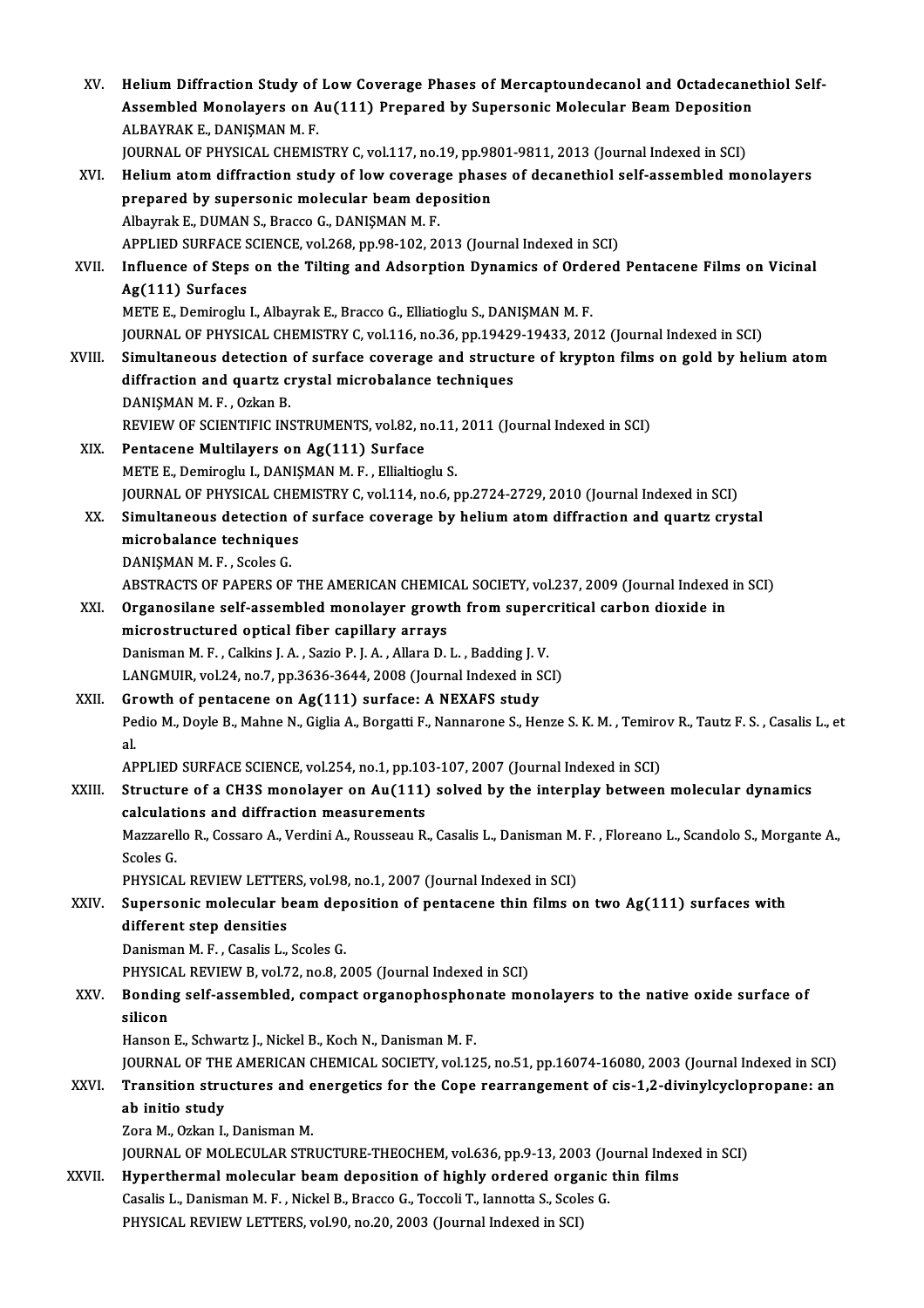XXVIII. Structural investigation of monolayers prepared by deposition of (CH3S)(2) on the (111) face of **Structural investig:**<br>single-crystal gold<br>Donisman M.E. Cass single-crystal gold<br>Danisman M.F., Casalis L., Bracco G., Scoles G.

JOURNALOF PHYSICAL CHEMISTRYB,vol.106,no.45,pp.11771-11777,2002 (Journal Indexed inSCI)

# JOOKNAL OF PHYSICAL CHEMISTRY B, VOLTO6, 10.45, pp.11771-11777, 20<br>Refereed Congress / Symposium Publications in Proceedings

- efereed Congress / Symposium Publication<br>I. Perfluoropentacene Films on Metal Surfaces Perfluoropentacene Film<br>DANIŞMAN M. F. , Yavuz A.<br>NanoTr 12, 22, . 25 October Perfluoropentacene Films on I<br>DANIȘMAN M. F. , Yavuz A.<br>NanoTr-13, 22 - 25 October 2017<br>Construction of a Naw Multi te DANIŞMAN M. F., Yavuz A.<br>NanoTr-13, 22 - 25 October 2017<br>II. Construction of a New Multi-technique Helium Diffraction System<br>DANISMAN M. E. Yavug A. Prassa C
- NanoTr-13, 22 25 October 2017<br>Construction of a New Multi-tech<br>DANIŞMAN M. F. , Yavuz A., Bracco G.<br>NanoTr 12, 22, .25 Ostober 2017 Construction of a New Multi-te<br>DANIŞMAN M. F. , Yavuz A., Bracco<br>NanoTr-13, 22 - 25 October 2017<br>An (111), rügevler ügeninde all DANIŞMAN M. F. , Yavuz A., Bracco G.<br>NanoTr-13, 22 - 25 October 2017<br>III. Au(111) yüzeyler üzerinde alkantiyol filmlerin van der Waals DFT metoduyla incelenmesi<br>METE E. Vortopl: M. DANISMAN M. E
- NanoTr-13, 22 25 October 2017<br>Au(111) yüzeyler üzerinde alkant<br>METE E., Yortanlı M., DANIŞMAN M. F.<br>2. Hesanlamalı Kimus KOnsrasi Turka Au(111) yüzeyler üzerinde alkantiyol filmlerin van der<br>METE E., Yortanlı M., DANIŞMAN M. F.<br>3. Hesaplamalı Kimya KOngresi, Turkey, 12 - 14 October 2017<br>Au(111) yüzeylen üzeninde PEP filmlerin kanaktarizesy METE E., Yortanlı M., DANIŞMAN M. F.<br>3. Hesaplamalı Kimya KOngresi, Turkey, 12 - 14 October 2017<br>IV. Au(111) yüzeyler üzerinde PFP filmlerin karakterizasyonu<br>DANISMAN M. E. Youwa A. Brasso C
- 3. Hesaplamalı Kimya KOngresi, Turke<br>Au(111) yüzeyler üzerinde PFP f<br>DANIŞMAN M. F. , Yavuz A., Bracco G.<br>20. Ulusel Kimya Kongresi, Turkey 16 Au(111) yüzeyler üzerinde PFP filmlerin karakterizas<br>DANIŞMAN M. F. , Yavuz A., Bracco G.<br>29. Ulusal Kimya Kongresi, Turkey, 10 - 14 September 2017<br>Carboranethiol self assembled monolayers en geld sı 29. Ulusal Kimya Kongresi, Turkey, 10 - 14 September 2017
- DANIŞMAN M. F. , Yavuz A., Bracco G.<br>29. Ulusal Kimya Kongresi, Turkey, 10 14 September 2017<br>V. Carboranethiol self-assembled monolayers on gold surfaces<br>Sohrabnia N., Yavuz A., YILMAZ A., DANISMAN M. F. Carboranethiol self-assembled monolayers on gold surfaces<br>Sohrabnia N., Yavuz A., YILMAZ A., DANIŞMAN M. F.<br>253rd National Meeting of the American-Chemical-Society (ACS) on Advanced Materials, Technologies, Systems,<br>and Pr Sohrabnia N., Yavuz A., YILMAZ A., DANIŞMAN M. F.<br>253rd National Meeting of the American-Chemical-Society (ACS) on<br>and Processes, San-Francisco, Costa Rica, 2 - 06 April 2017, vol.253<br>Perfluerenentasene films on geld surfa and Processes, San-Francisco, Costa Rica, 2 - 06 April 2017, vol.253<br>VI. Perfluoropentacene films on gold surfaces grown by supersonic molecular beam deposition
- Yavuz A., Sohrabnia N., Bracco G., DANIŞMAN M. F. Perfluoropentacene films on gold surfaces grown by supersonic molecular beam deposition<br>Yavuz A., Sohrabnia N., Bracco G., DANIŞMAN M. F.<br>253rd National Meeting of the American-Chemical-Society (ACS) on Advanced Materials, Yavuz A., Sohrabnia N., Bracco G., DANIȘMAN M. F.<br>253rd National Meeting of the American-Chemical-Society (ACS) on<br>and Processes, San-Francisco, Costa Rica, 2 - 06 April 2017, vol.253<br>OBCANIK INCE EU MLERIN DENEVSEL VE HES 253rd National Meeting of the American-Chemical-Society (ACS) on Advanced Materials, Technologie<br>and Processes, San-Francisco, Costa Rica, 2 - 06 April 2017, vol.253<br>VII. **ORGANİK İNCE FİLMLERİN DENEYSEL VE HESAPLAMALI YÖN**
- and Processes, San-Francisco, Costa Rica, 2 06 April 2017, vol.253<br>ORGANIK INCE FILMLERIN DENEYSEL VE HESAPLAMALI YÖNTEMLER İLE INCELENMESI<br>DANISMAN M. F. ORGANİK İNCE FİLMLERİN DENEYSEL VE HESAPLAMALI YÖNTEMLER İLE İNCELENMESİ<br>DANIŞMAN M. F.<br>TÜBA-GEBİP YILLIK DEĞERLENDİRME TOPLANTISI VE AKADEMİ KONFERANSI, Turkey, 14 - 16 October 2016<br>CHEMICAL DETECTION WITH EIRER LOOR RINC

VIII. CHEMICAL DETECTION WITH FIBER LOOP RING DOWN SPECTROSCOPY<br>Yolalmaz A., Hanifehpour F., ESENTÜRK O., DANIŞMAN M. F. TÜBA-GEBİP YILLIK DEĞERLENDİRME TOPLANTISI VE AKA<br>CHEMICAL DETECTION WITH FIBER LOOP RING DOW<br>Yolalmaz A., Hanifehpour F., ESENTÜRK O., DANIŞMAN M. F.<br>Furoneen Network on New Songing Technologies for Air Bo

CHEMICAL DETECTION WITH FIBER LOOP RING DOWN SPECTROSCOPY<br>Yolalmaz A., Hanifehpour F., ESENTÜRK O., DANIŞMAN M. F.<br>European Network on New Sensing Technologies for Air-Pollution Control and EnvironmentalSustainabilitySixth Yolalmaz A., Hanifehpour F., ESENTÜRK<br>European Network on New Sensing Tec<br>Scientific Meeting, 5 - 07 October 2016<br>Eiher Jean ring down anastramates European Network on New Sensing Technologies for Air-Pollution Control and EnvironmentalSus<br>Scientific Meeting, 5 - 07 October 2016<br>IX. Fiber loop ring down spectrometer optical based sensor for trace chemical detection<br>Vo

- Scientific Meeting, 5 07 October 2016<br>Fiber loop ring down spectrometer optical based sen<br>Yolalmaz A., ESENTÜRK O., DANIŞMAN M. F. , Hanifehpour F.<br>14th UNSTA School 11 15 April 2016 Fiber loop ring down spectrometer<br>Yolalmaz A., ESENTÜRK O., DANIŞMAN M<br>14th IUVSTA School, 11 - 15 April 2016<br>PEP filmlerin karakterizesyonu isin Yolalmaz A., ESENTÜRK O., DANIŞMAN M. F. , Hanifehpour F.<br>14th IUVSTA School, 11 - 15 April 2016<br>X. PFP filmlerin karakterizasyonu için yeni bir helyum kırınım sisteminin kurulumu<br>YAVIIZ A. DANISMAN M. F
- 14th IUVSTA School, 11 1!<br>PFP filmlerin karakteriz:<br>YAVUZ A., DANIŞMAN M. F.<br>IV YUKBOB International V. PFP filmlerin karakterizasyonu için yeni bir helyum kırının<br>YAVUZ A., DANIŞMAN M. F.<br>IV. YUKPOP International Vacuum Workshop, 28 - 30 March 2016<br>A Donsity Eungtional Theory Investigation of Carborenethi
- YAVUZ A., DANIŞMAN M. F.<br>IV. YUKPOP International Vacuum Workshop, 28 30 March 2016<br>XI. A Density Functional Theory Investigation of CarboranethiolSelf Assembled Monolayers on Au 111<br>XII MAZ A. METE E. DANISMAN M. F. IV. YUKPOP International Vacuum Wo<br>A Density Functional Theory Inve<br>YILMAZ A., METE E., DANIŞMAN M. F.<br>American Chemical Seciety National M A Density Functional Theory Investigation of Carboraneth<br>YILMAZ A., METE E., DANIŞMAN M. F.<br>American Chemical Society National Meeting, 13 - 17 March 2016<br>Theoratical investigation of carboranethiels on gold 111 c YILMAZ A., METE E., DANIŞMAN M. F.<br>American Chemical Society National Meeting, 13 - 17 March 2016<br>XII. Theoretical investigation of carboranethiols on gold 111 surface<br>METE E. CÜLDEN C. VILMAZ A. DANISMAN M. E.
- American Chemical Society National Meeting, 13 -<br>Theoretical investigation of carboranethiols<br>METE E., GÜLDEN G., YILMAZ A., DANIŞMAN M. F.<br>Furonean Conforance on Surface Science, 20 Augu Theoretical investigation of carboranethiols on gold 111 surface<br>METE E., GÜLDEN G., YILMAZ A., DANIŞMAN M. F.<br>European Conference on Surface Science, 30 August - 04 September 2015<br>Europimental investigation of Gold 111 su METE E., GÜLDEN G., YILMAZ A., DANIŞMAN M. F.<br>European Conference on Surface Science, 30 August - 04 September 2015<br>XIII. Experimental investigation of Gold 111 surface modified withCarboranthiol self assembled<br>monolower
- European Co<br><mark>Experiment</mark><br>monolayer<br><sup>VAVU7</sup> A SC Experimental investigation of Gold 111 surface i<br>monolayer<br>YAVUZ A., SOHRABNIA N., YILMAZ A., DANIŞMAN M. F.<br><sup>Oth Intornational Physics Conference of the Bollian Physics</sub></sup> monolayer<br>19th International Physics Conference of the Balkan Physical Union, 24 - 27 August<br>19th International Physics Conference of the Balkan Physical Union, 24 - 27 August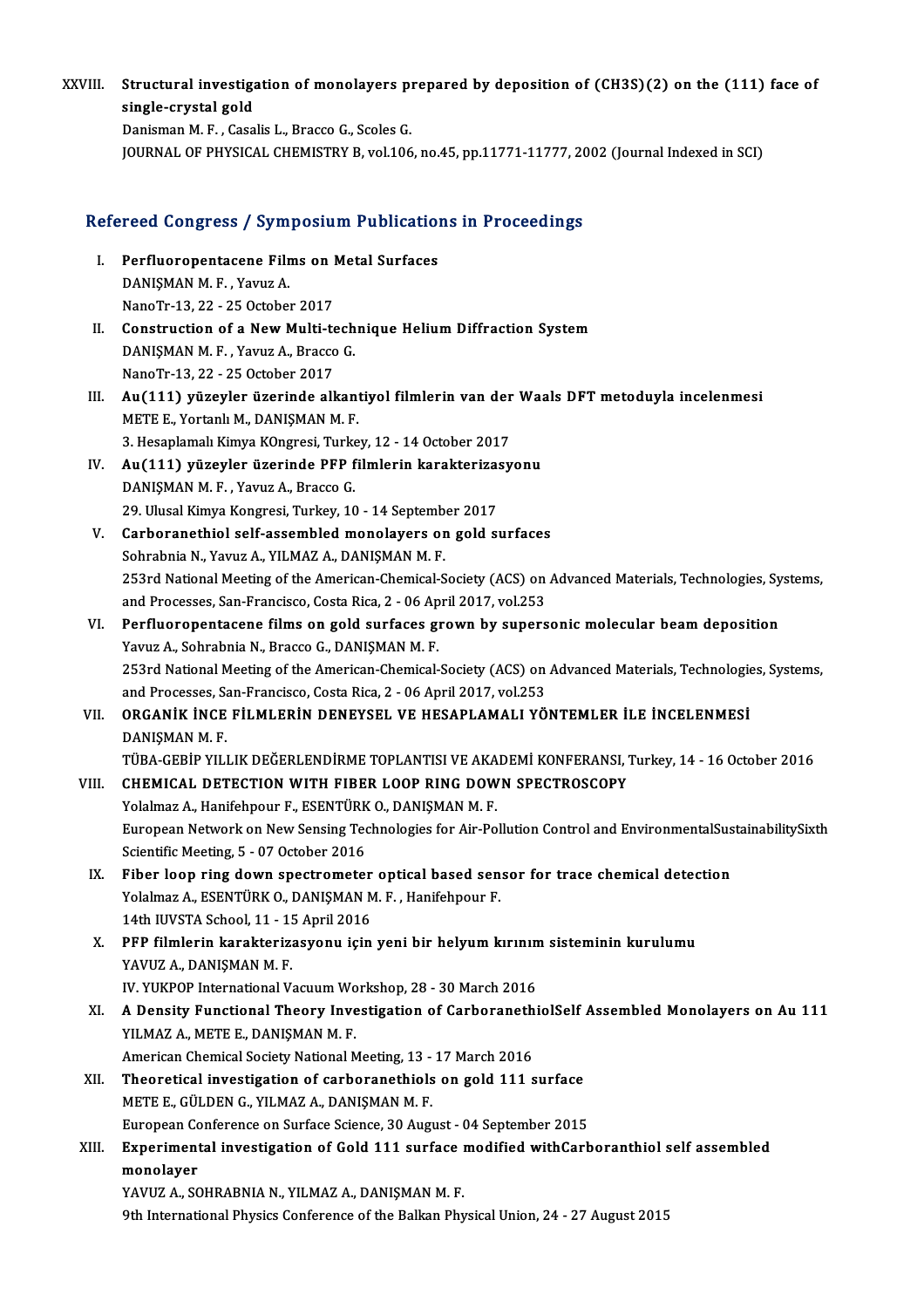| XIV.   | Theoretical Investigation of Gold 111 Surfaces Modified with CarboranethiolSelf Assembled     |
|--------|-----------------------------------------------------------------------------------------------|
|        | Monolayers                                                                                    |
|        | METE E., YAVUZ A., ASHIROV T., GUNEY G., YILMAZ A., DANIŞMAN M. F.                            |
|        | 9th International Physics Conference of the Balkan Physical Union, 24 - 27 August 2015        |
| XV.    | Thermal behavior of an unsymmetric disulfide self assembled on Au 111 11 hydroxyundecyl decyl |
|        | disulfide                                                                                     |
|        | GİANANGELO B., ALBAYRAK E., KARABUĞA Ş., DANIŞMAN M. F.                                       |
|        | 14th European Conference on Organized Films, 29 June - 02 July 2015                           |
| XVI.   | Theoretical Investigation of Gold 111 Surface Modified with Carboranethiol Self Assembled     |
|        | Monolayers                                                                                    |
|        | YILMAZ A., DANIŞMAN M. F., METE E., Adem Y., Timur A., Gülden G.                              |
|        | 9th International Physics Conference of the Balkan Physical Union, 21 - 24 April 2015         |
| XVII.  | Experimental Investigation of Gold 111 Surface Modified with Carboranethiol Self Assembled    |
|        | Monolayers                                                                                    |
|        | YILMAZ A., DANIŞMAN M. F., Nima S., Adem Y.                                                   |
|        | 9th International Physics Conference of the Balkan Physical Union, 21 - 24 April 2015         |
| XVIII. | Pentacene thin films on flat and vicinal Au 111 surfaces                                      |
|        | DANISMAN M F, METE E, ALBAYRAK E                                                              |
|        | American Physical Society National Meeting, 1 - 06 March 2015                                 |
|        |                                                                                               |

# Supported Projects

Supported Projects<br>Danışman M. F. , TUBITAK Project, Düz ve Basamaklı Au 111 ve Ag 111 Yüzeyler Üzerinde Perfluoropentacene İnce<br>Filmlerin Arastırılması, 2012, 2022 Filmlerin<br>Danışman M. F. , TUBITAK Project, D.<br>Filmlerin Araştırılması, 2013 - 2022<br>DANISMAN M. E. CÜN S. Project Su. Danışman M. F. , TUBITAK Project, Düz ve Basamaklı Au 111 ve Ag 111 Yüzeyler Üzerinde Perfluoropentacene İnce<br>Filmlerin Araştırılması, 2013 - 2022<br>DANIŞMAN M. F. , GÜN S., Project Supported by Higher Education Institutions

Filmlerin Araştırılması, 2013 - 2022<br>DANIŞMAN M. F. , GÜN S., Project Supported by Higher Education Institutions, ALTIN YÜZEY ÜZERİNDE KARBOKSİLİ<br>ASİT İLE FONKSİYONLANDIRILMIŞ KARBORANTİYOL FİLMERİNİN KARAKTERİZASYON ÇALIŞ DANIŞMAN M. F. , GÜN S., Project Supported by Higher Education Institutions, ALTIN YÜZEY ÜZERİNDE KARBOKSİLİK<br>ASİT İLE FONKSİYONLANDIRILMIŞ KARBORANTİYOL FİLMERİNİN KARAKTERİZASYON ÇALIŞMALARI, 2018 - 2019<br>Yılmaz A., Esent ASİT İLE FONKSİYONLANDIRILMIŞ KARBORANTİYOL FİLMERİNİN KARAKTERİZASYON ÇALIŞMALARI, 2018 - 2019<br>Yılmaz A., Esentürk O., Çırpan A., Danışman M. F. , TUBITAK Project, Metal İyonları Katkılanmış Çeşitli Borat Bileşiklerinin<br>L Yılmaz A., Esentürk O., Çırpan A., Danışman M. F. , TUBITAK Project, Metal İyonları Katkılanmış Çeşitli Borat Bileşiklerini<br>Luminesan Özelliklerinin Ve Metal Yüzeyler Üzerinde Oluşturulmuş Karborantiol Filmlerin İncelenmes Luminesan Özelliklerinin Ve Metal Yüzeyler Üzerinde Oluşturulmuş<br>DANIŞMAN M. F. , CENGİZ B., Project Supported by Higher Educatio<br>RİNG-DOWN SEKTROSKOPİ SİSTEMİ GELİŞTİRİLMESİ, 2013 - 2013<br>DANISMAN M. E., TUPITAK Project, M DANIŞMAN M. F. , CENGİZ B., Project Supported by Higher Education Institutions, ESER MALZEME TAYİNİ İÇİN<br>RİNG-DOWN SEKTROSKOPİ SİSTEMİ GELİŞTİRİLMESİ, 2013 - 2013<br>DANIŞMAN M. F. , TUBITAK Project, Muhtemel Aşağıdan Yukarı

RİNG-DOWN SEKTROSKOPİ SİSTEMİ GELİŞTİRİLMESİ, 2013 - 2013<br>DANIŞMAN M. F. , TUBITAK Project, Muhtemel Aşağıdan Yukarı Kalıp Ajanı Uygulamaları İçin Asimetrik Disülfit<br>Kendiliğinden Düzenlenmiş Tek Tabakaların KDT Araştırılm DANIŞMAN M. F. , TUBITAK Project, Muhtemel Aşağıdan Yukarı Kalıp Ajanı Uygulamaları İçin Asimetrik Disülfit<br>Kendiliğinden Düzenlenmiş Tek Tabakaların KDT Araştırılması, 2010 - 2013<br>DANIŞMAN M. F. , TUBITAK Project, Ag 111

Kendiliğinden Düzenlenmiş Tek Tabakaların KDT Araştırılması, 2010 - 2013<br>DANIŞMAN M. F. , TUBITAK Project, Ag 111 ve Au 111 Yüzeyleri Üzerinde Süpersonik Moleküler Işın Tekniğiyle Üre<br>Pentacene İnce Filimlerin Kuvars Krist DANIŞMAN M. F. , TUBITAK F<br>Pentacene İnce Filimlerin Kuv<br>Optimizasyonu, 2007 - 2011 Optimizasyonu, 2007 - 2011<br>Scientific Refereeing

SURFACE & COATINGS TECHNOLOGY, SCI Journal, January 2018

# **Citations**

Total Citations (WOS):838 h-index (WOS):11

# Awards

Danışman M.F., Bilim Akademisi Genç Bilim İnsanları Ödül Programı, Bilim Akademisi, April 2018